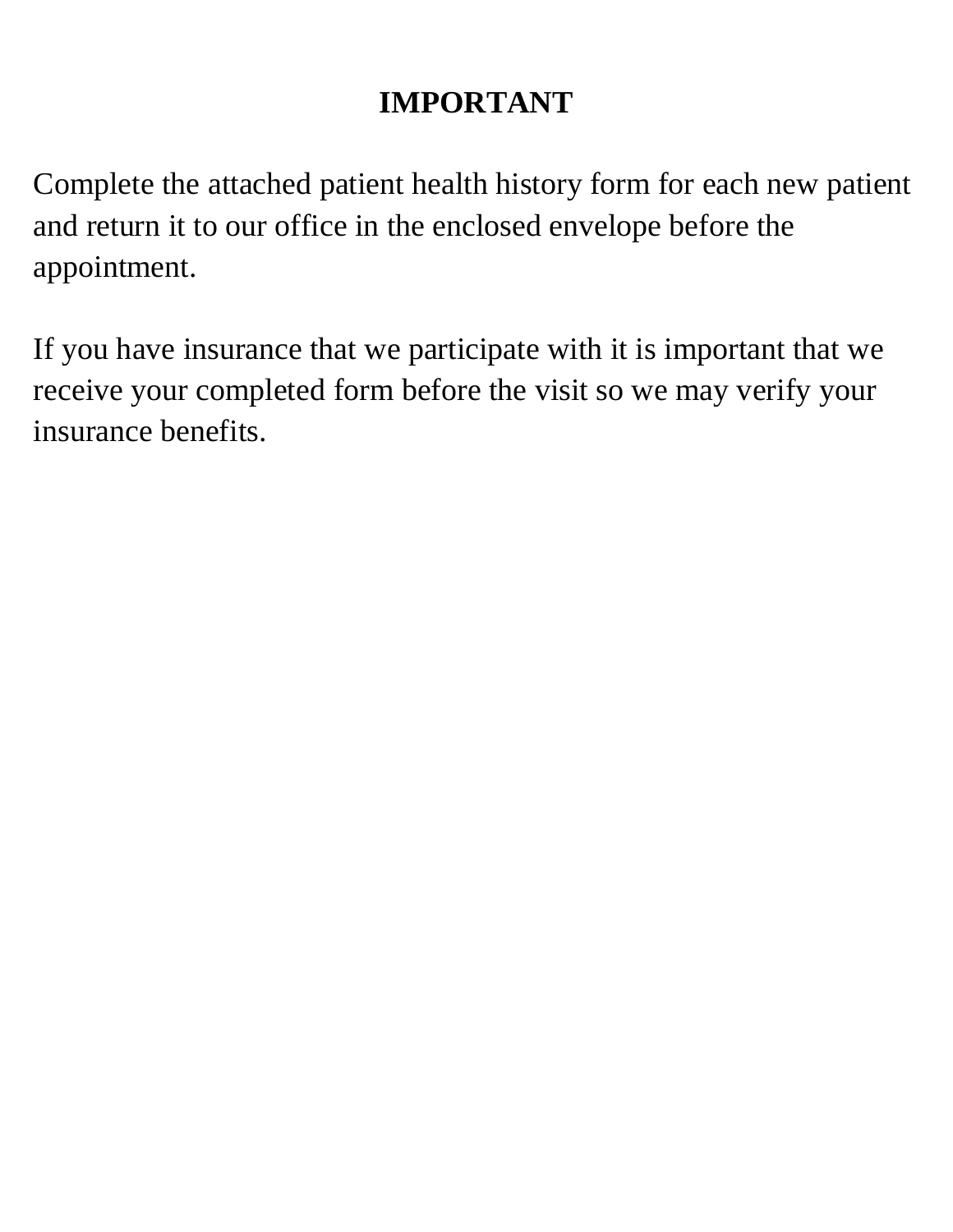| Dentistry for Children                                                                                                                                                                                                                                                                                                                                                             |  |                                   |  |  |
|------------------------------------------------------------------------------------------------------------------------------------------------------------------------------------------------------------------------------------------------------------------------------------------------------------------------------------------------------------------------------------|--|-----------------------------------|--|--|
|                                                                                                                                                                                                                                                                                                                                                                                    |  |                                   |  |  |
|                                                                                                                                                                                                                                                                                                                                                                                    |  | Sex: Male Female<br>Please circle |  |  |
|                                                                                                                                                                                                                                                                                                                                                                                    |  |                                   |  |  |
| Have any of your other children ever been seen in this office? Yes<br>N <sub>0</sub><br>Tell us something about your child (favorite hobbies, pets, tv shows, etc).                                                                                                                                                                                                                |  |                                   |  |  |
| ,我们也不能在这里的时候,我们也不能在这里的时候,我们也不能在这里的时候,我们也不能在这里的时候,我们也不能在这里的时候,我们也不能在这里的时候,我们也不能会在这<br>WHO SHALL WE THANK FOR REFERRING YOU TO OUR OFFICE? ____________________________<br>Please circle how you plan on handling your child's visit? Cash Check Visa MasterCard Discover CareCredit                                                                                                 |  |                                   |  |  |
|                                                                                                                                                                                                                                                                                                                                                                                    |  |                                   |  |  |
| Father's/Parent's Employer                                                                                                                                                                                                                                                                                                                                                         |  |                                   |  |  |
|                                                                                                                                                                                                                                                                                                                                                                                    |  |                                   |  |  |
|                                                                                                                                                                                                                                                                                                                                                                                    |  |                                   |  |  |
|                                                                                                                                                                                                                                                                                                                                                                                    |  |                                   |  |  |
| $\overline{ID}$ # $\overline{I}$ $\overline{I}$ $\overline{I}$ $\overline{I}$ $\overline{I}$ $\overline{I}$ $\overline{I}$ $\overline{I}$ $\overline{I}$ $\overline{I}$ $\overline{I}$ $\overline{I}$ $\overline{I}$ $\overline{I}$ $\overline{I}$ $\overline{I}$ $\overline{I}$ $\overline{I}$ $\overline{I}$ $\overline{I}$ $\overline{I}$ $\overline{I}$ $\overline{I}$ $\over$ |  |                                   |  |  |
|                                                                                                                                                                                                                                                                                                                                                                                    |  |                                   |  |  |
|                                                                                                                                                                                                                                                                                                                                                                                    |  |                                   |  |  |
|                                                                                                                                                                                                                                                                                                                                                                                    |  |                                   |  |  |
|                                                                                                                                                                                                                                                                                                                                                                                    |  |                                   |  |  |
|                                                                                                                                                                                                                                                                                                                                                                                    |  |                                   |  |  |
|                                                                                                                                                                                                                                                                                                                                                                                    |  |                                   |  |  |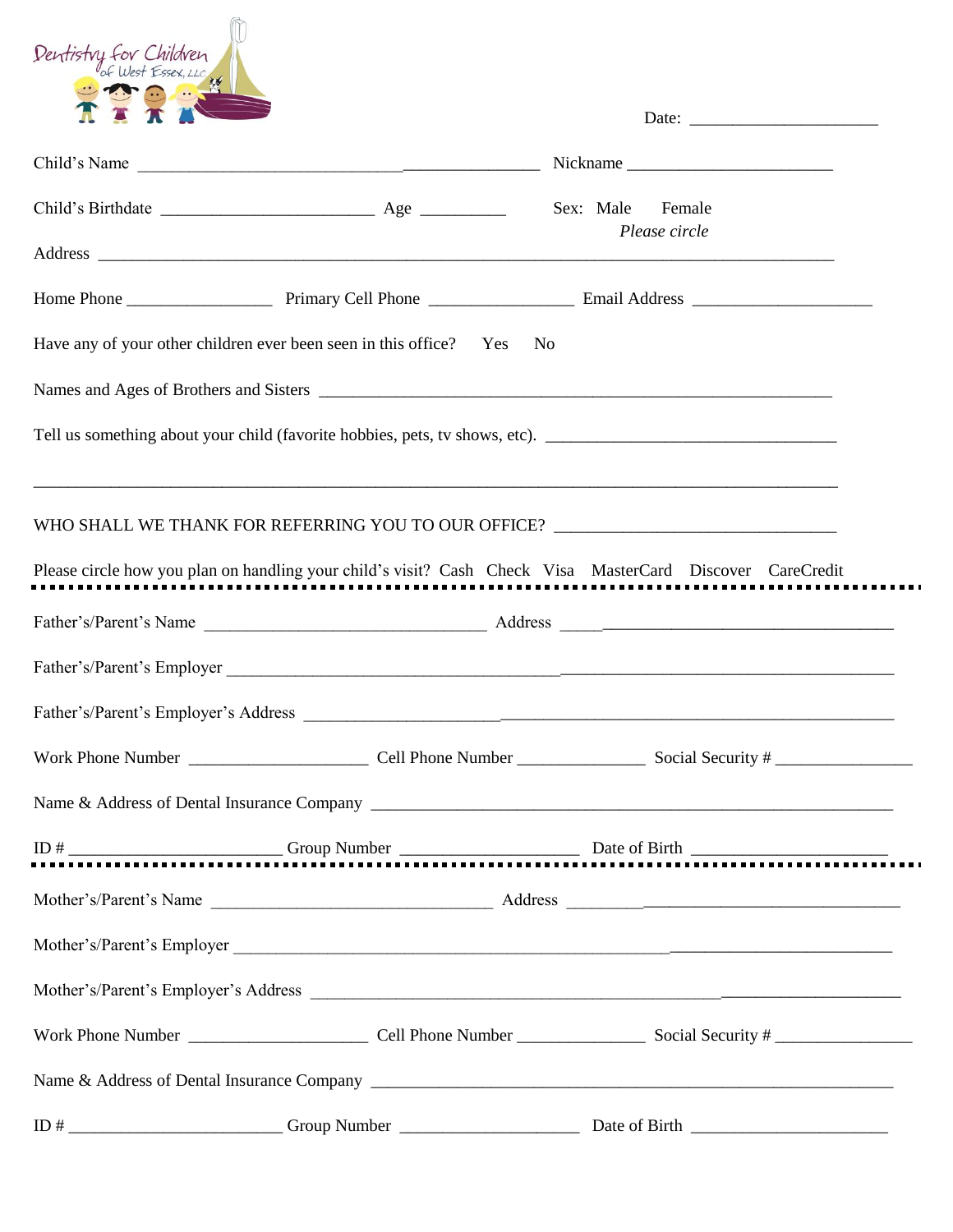| <b>MEDICAL HISTORY</b>                                                                                                |            |  |  |
|-----------------------------------------------------------------------------------------------------------------------|------------|--|--|
|                                                                                                                       |            |  |  |
|                                                                                                                       |            |  |  |
| If you answer yes to any of these questions please give an explanation in the space provided at the end of this form. |            |  |  |
| Any learning, behavioral, excessive nervousness, or communication problems?                                           | No() Yes() |  |  |
| Were there any complications during pregnancy or was the child premature at birth?                                    | No() Yes() |  |  |
| Any problems with physical growth?                                                                                    | No() Yes() |  |  |
| Any history of cerebral palsy, seizures, convulsions, fainting, or loss of consciousness?                             | No() Yes() |  |  |
| Any sensory disorders? (Seeing, Hearing)                                                                              | No() Yes() |  |  |
| Any history of congenital heart disease, or heart damage from rheumatic fever?                                        | No() Yes() |  |  |
| Has any heart surgery been done or recommended?                                                                       | No() Yes() |  |  |
| Any history of chest pains or high blood pressure?                                                                    | No() Yes() |  |  |
| Any history of a heart murmur?                                                                                        | No() Yes() |  |  |
| Has your child ever had a blood transfusion or blood products transfusion?                                            | No() Yes() |  |  |
| Any history of sickle cell disease?                                                                                   | No() Yes() |  |  |
| Does your child bruise easily, have frequent nosebleeds, or bleed excessively from                                    |            |  |  |
| small cuts?                                                                                                           | No() Yes() |  |  |
| Has your child ever tested positive for HIV?                                                                          | No() Yes() |  |  |
| Has your child been diagnosed as being a hemophiliac?                                                                 | No() Yes() |  |  |
| Any history of pneumonia, cystic fibrosis, asthma, shortness of breath,                                               |            |  |  |
| or difficulty in breathing? If yes, describe: _______                                                                 | No() Yes() |  |  |
| Any history of stomach, intestinal or liver problems?                                                                 | No() Yes() |  |  |
| Any history of hepatitis or jaundice?                                                                                 | No() Yes() |  |  |
|                                                                                                                       |            |  |  |
| Any history of eating disorders, such as anorexia nervosa or bulimia?                                                 | No() Yes() |  |  |
| Any history of unintentional weight loss?                                                                             | No() Yes() |  |  |
| Any history of urinary tract infections, bladder or kidney problems?                                                  | No() Yes() |  |  |
| Is the patient pregnant or possibly pregnant?                                                                         | No() Yes() |  |  |
|                                                                                                                       |            |  |  |
| Any history of diabetes?                                                                                              | No() Yes() |  |  |
| Any history of thyroid disorders or other glandular disorders?                                                        | No() Yes() |  |  |
| Any history of skin problems?                                                                                         | No() Yes() |  |  |
| Any history of cold sores (herpes) or canker sores (apathies)?                                                        | No() Yes() |  |  |
|                                                                                                                       |            |  |  |

Any limitations of use of arms or legs? No ( ) Yes ( ) Any arthritis or other joint problems? No ( ) Yes ( ) Any problems with muscle weakness or muscular dystrophy? No ( ) Yes ( )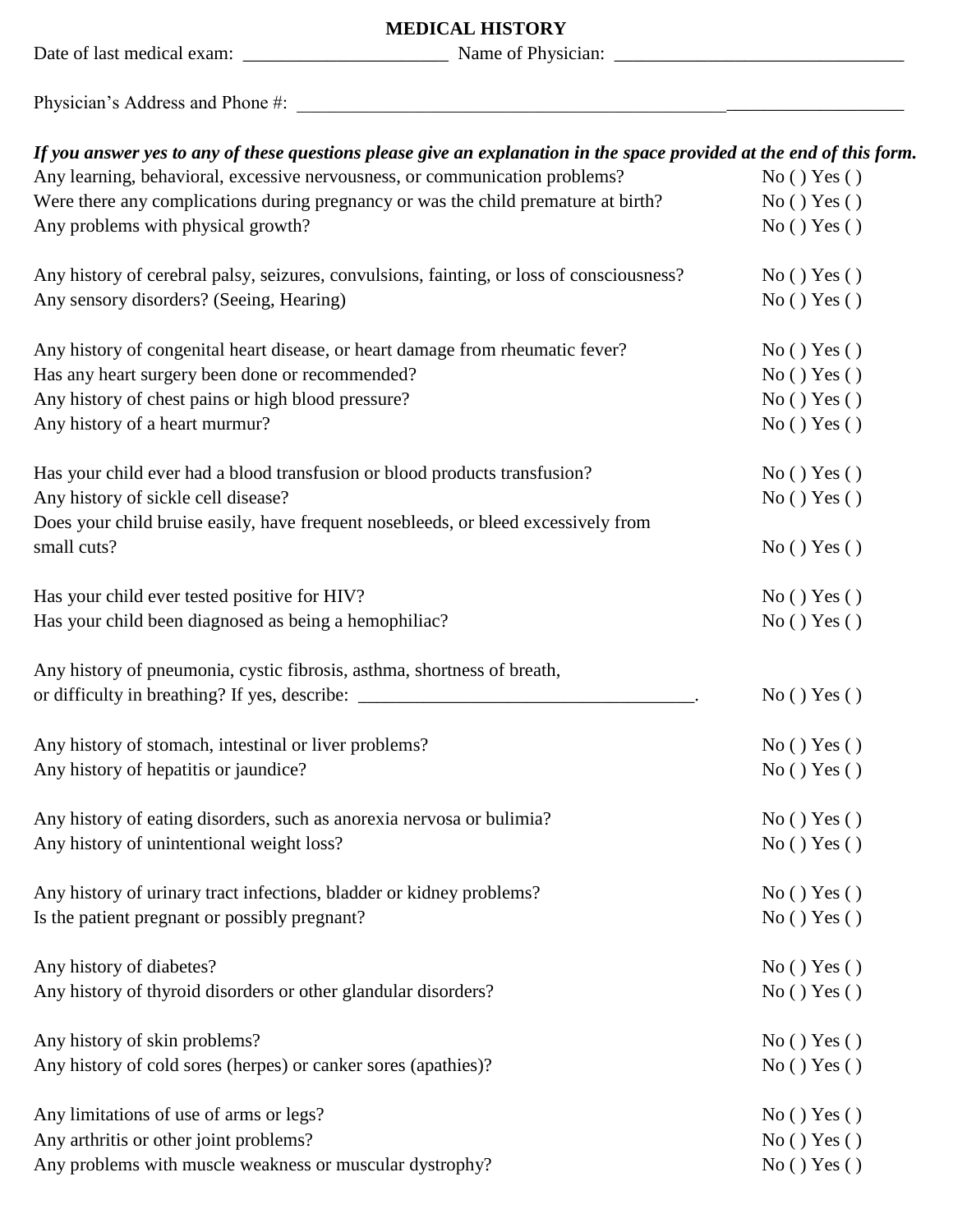| Is your child allergic to any medications? If yes, please list.                                                                                                                                                                                             | No() Yes()               |
|-------------------------------------------------------------------------------------------------------------------------------------------------------------------------------------------------------------------------------------------------------------|--------------------------|
| Any hay fever, hives, skin rashes caused by allergies?                                                                                                                                                                                                      | No() Yes()               |
|                                                                                                                                                                                                                                                             | No() Yes()               |
| Is your child currently taking medication (prescription or non prescription)?<br>Medication<br>Dosage<br>Times Per Day<br><u> 1989 - Johann Barn, mars and de Branch Barn, mars and de Branch Barn, mars and de Branch Barn, mars and de Br</u>             | No() Yes()               |
| Has your child ever received radiation therapy (x-ray treatments) or is it planned?<br>Has your child ever received chemotherapy or is it planned?                                                                                                          | No() Yes()<br>No() Yes() |
| Has your child been hospitalized?                                                                                                                                                                                                                           | No() Yes()               |
| $(2) \qquad \qquad \overbrace{\qquad \qquad }$<br>Hospital<br>Date<br>Reason<br><u> 1980 - Johann Barbara, martin amerikan per</u><br><u> 1989 - Johann Barn, mars ann an t-Amhair an t-Amhair an t-Amhair an t-Amhair an t-Amhair an t-Amhair an t-Amh</u> |                          |
| <b>DENTAL HISTORY</b>                                                                                                                                                                                                                                       |                          |
| Does your child have a toothache or any other immediate dental problem?                                                                                                                                                                                     | No() Yes()               |
| Has your child ever had a toothache?                                                                                                                                                                                                                        | No() Yes()               |
| Has your child ever had an injury to the mouth?                                                                                                                                                                                                             | No() Yes()               |
| Is this your child's first dental visit?                                                                                                                                                                                                                    | No() Yes()               |
|                                                                                                                                                                                                                                                             |                          |
| Has your child ever had an unfavorable dental experience?                                                                                                                                                                                                   | No() Yes()               |
| Was your child nourished by nursing beyond the age of one?                                                                                                                                                                                                  | No() Yes()               |
| If yes, check: Breast________ Nursing Bottle________ Both_______ and to what age? _________________                                                                                                                                                         |                          |
| Does your child fail to eat a well-balanced diet?<br>If yes, what foods or food groups are not adequate?                                                                                                                                                    | No() Yes()               |
| Does your child have any oral habits? If yes, please check:<br>Thumb(s) Finger(s) Pacifier Other                                                                                                                                                            | No() Yes()               |
| Does your child have difficulty opening his or her mouth, or does the child's jaw                                                                                                                                                                           |                          |
| sometimes lock or stick in certain positions?                                                                                                                                                                                                               | No() Yes()               |
| Does your child have popping or clicking noises or pain during chewing or yawning?                                                                                                                                                                          | No() Yes()               |
| Does your child have frequent headaches or pain in or about the ears, eyes, or cheeks?                                                                                                                                                                      | No() Yes()               |
| DENTAL DISEASE INFORMATION                                                                                                                                                                                                                                  |                          |
| How often does your child brush? $\frac{1}{2}$ time(s) per ________                                                                                                                                                                                         |                          |

| Does your child use dental floss?                                          | No() Yes() |
|----------------------------------------------------------------------------|------------|
| Does someone assist your child with brushing and cleaning their teeth?     | No() Yes() |
| Does your child use fluoride toothpaste?                                   | No() Yes() |
| Has your child ever had a fluoride treatment?                              | No() Yes() |
| Has your child ever taken a fluoride supplement or vitamins with fluoride? | No() Yes() |
| Does your child use a fluoride rinse?                                      | No() Yes() |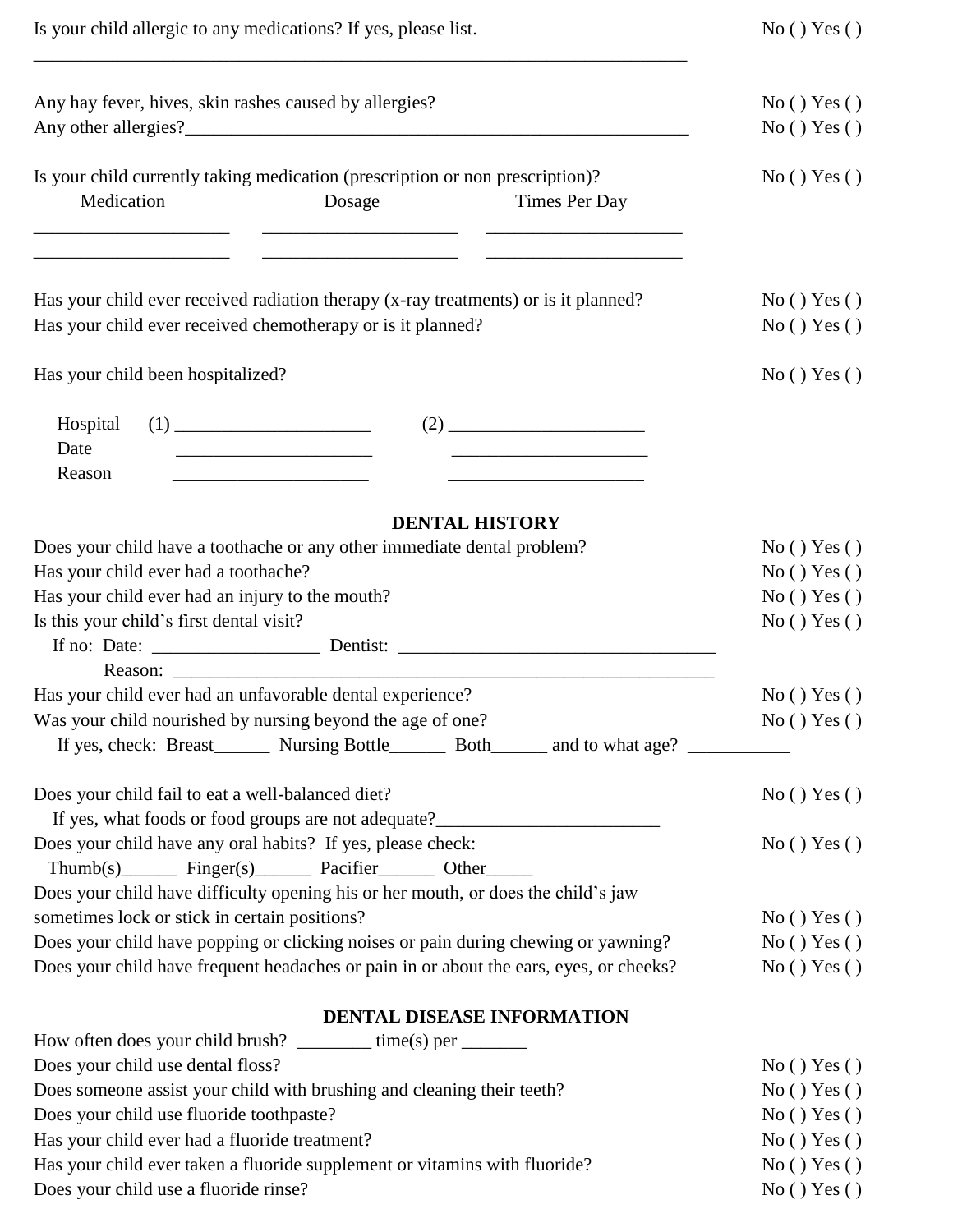**Please note any special needs or comments we should know in order to better care for your child.**

I understand this information is necessary to provide me with dental care in a safe and efficient manner. I have answered all questions truthfully and to the best of my knowledge.

**X** Parent/Guardian Signature: \_\_\_\_\_\_\_\_\_\_\_\_\_\_\_\_\_\_\_\_\_\_\_\_\_\_\_\_\_\_\_\_\_\_\_\_\_\_\_\_\_\_\_\_\_\_\_\_\_ Date: \_\_\_\_\_\_\_\_\_

CONSENT: The undersigned hereby authorizes Doctor to take x-rays, study models, photographs, or any other diagnostic aids deemed appropriate by Doctor to make a thorough diagnosis of the patient's dental needs. I also authorize the Doctor to perform any and all forms of treatment, mediation and therapy that may be indicated in connection with (Name of Patient) and further authorize and consent that Doctor choose and employ such assistance as deemed fit. I also understand the use of anesthetic agents embodies a certain risk. I understand that responsibility for payment for Dental Services provided in this office for the above mentioned patient is mine, due and payable at the time services are rendered unless financial arrangements have been make in advance. I further understand that 1.5% finance charge (18% annually) will be added to my balance over 90 days. In the event of default I promise to pay legal interest of the indebtedness, together with such collection costs and reasonable attorney fees as may be required to effect collection of this note.

MISSED APPOINTMENTS: Scheduled appointments are a good faith agreement between the patient and this practice. In consideration of our patients' needs and out of respect for the doctors' time there is a charge for missed appointments.

**X** Parent/Guardian Signature: \_\_\_\_\_\_\_\_\_\_\_\_\_\_\_\_\_\_\_\_\_\_\_\_\_\_\_\_\_\_\_\_\_\_\_\_\_\_\_\_\_\_\_\_\_\_\_\_\_ Date: \_\_\_\_\_\_\_\_\_

## **THE PARENT WHO BRINGS THE PATIENT IN FOR TREATMENT IS RESPONSIBLE FOR ALL FEES INCURRED AT THE TIME SERVICES ARE RENDERED.**

| ACKNOWLEDGEMENT OF RECEIPT OF NOTICE OF PRIVACY PRACTICES<br>**You May Refuse to Sign the Acknowledgement**                                                                                                                                                                                                                                                                                                                                       |
|---------------------------------------------------------------------------------------------------------------------------------------------------------------------------------------------------------------------------------------------------------------------------------------------------------------------------------------------------------------------------------------------------------------------------------------------------|
| , have received a copy of this office's Notice of Privacy Practices.                                                                                                                                                                                                                                                                                                                                                                              |
| Date: $\frac{1}{\sqrt{1-\frac{1}{2}} \cdot \frac{1}{2} \cdot \frac{1}{2} \cdot \frac{1}{2} \cdot \frac{1}{2} \cdot \frac{1}{2} \cdot \frac{1}{2} \cdot \frac{1}{2} \cdot \frac{1}{2} \cdot \frac{1}{2} \cdot \frac{1}{2} \cdot \frac{1}{2} \cdot \frac{1}{2} \cdot \frac{1}{2} \cdot \frac{1}{2} \cdot \frac{1}{2} \cdot \frac{1}{2} \cdot \frac{1}{2} \cdot \frac{1}{2} \cdot \frac{1}{2} \cdot \frac{1}{2} \cdot \frac{1}{2} \cdot \frac{1}{2}$ |
| For Office Use Only<br>We attempted to obtain written acknowledgement of receipt of our Notice of Privacy Practices, but acknowledgement could not be obtained because:<br>Individual refused to sign ________________Communications barriers prohibited obtaining the acknowledgement                                                                                                                                                            |

*\_\_\_\_\_ An emergency situation prevented us from obtaining acknowledgement \_\_\_\_\_ Other (Please Specify):\_\_\_\_\_\_\_\_\_\_\_\_\_\_\_\_\_\_\_\_\_\_\_\_\_\_\_\_\_\_\_\_\_\_\_\_\_\_\_\_\_\_\_\_\_\_\_*